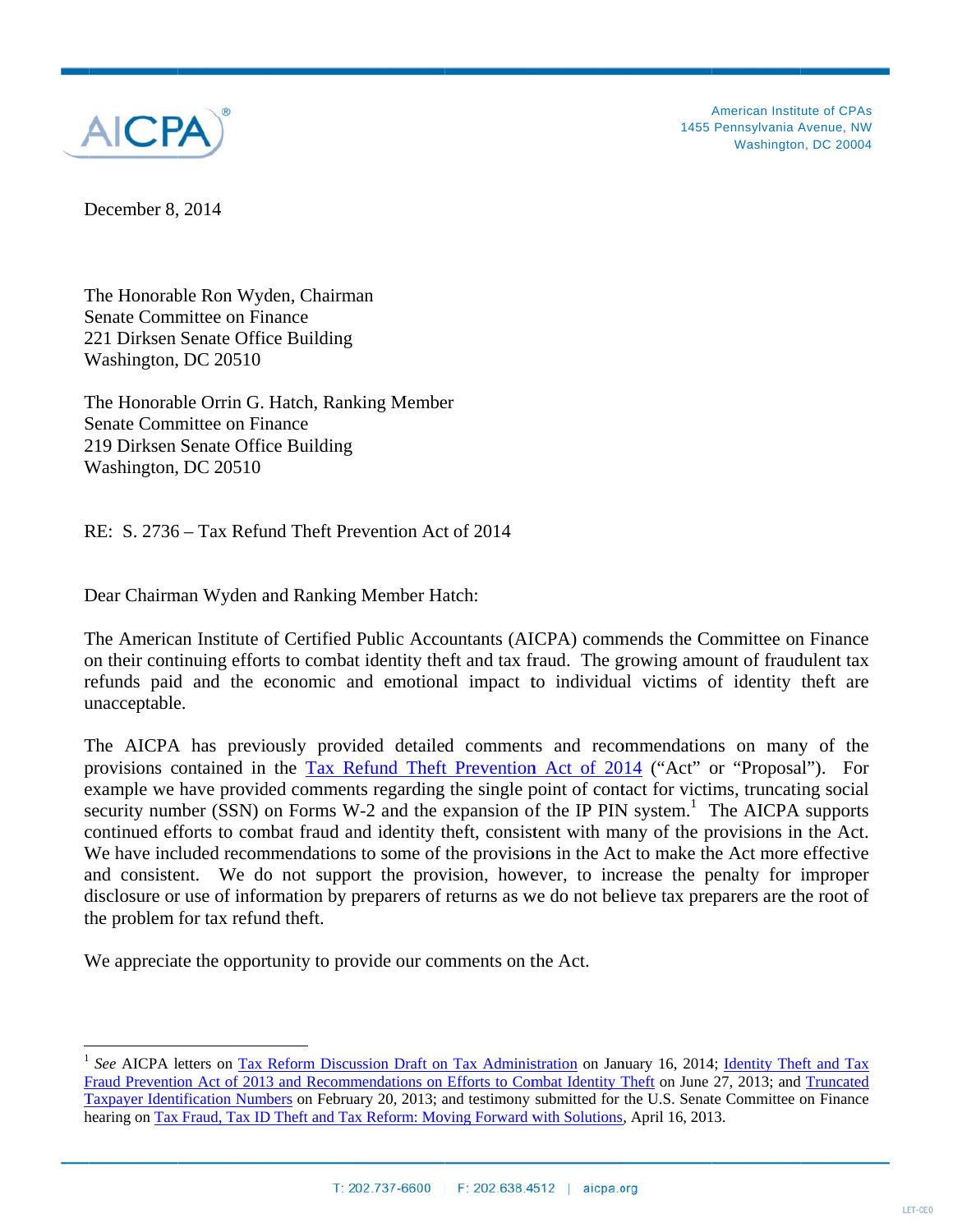The Honorable Ron Wyden The Honorable Orrin G. Hatch December 8, 2014 Page 2 of 7

# Safe Harbor for De Minimis Errors on Information Returns and Payee Statements (Sec. 2)

Under this provision, information returns, with an error of no more than \$25 in income, would be considered as having been filed with the correct information. The AICPA generally supports safe harbor provisions for de minimis errors on information returns. However, to make an impactful difference on the number of corrected information returns filed, we suggest raising the misstatement threshold to \$50 in income, as also recommended in the 2013 Information Reporting Program Advisory Committee (IRPAC) Public Report. $2$ 

We also recommend allowing reporting entities (including employers, partnerships, S corporations, estates and trusts) to have the ability to "rollover" small information return errors, contained on Forms 1099 and W-2 and Schedules K-1, in the following year, rather than filing amended or corrected forms. We propose that Congress provides an exception to file or furnish a corrected information return in the current year if a single error amount differs from the correct amount by no more than \$200 in income. The reporting entity would report the differential amount in the year following the error. The identified error and corrected information should also include the original date and transaction to which it relates.

The AICPA believes the increased de minimis safe harbor amount combined with a rollover provision will streamline the tax return reporting process for the government, reporting entities and taxpayers. The preparation, filing, processing and examining of amended returns is costly to everyone. These recommendations would make the entire process more efficient.

#### Internet Platform for Form 1099 Filings (Sec. 3)

 

The AICPA supports the proposal requiring the Secretary of the Treasury to make available, within three years of enactment, an internet website or other electronic media to allow taxpayers to securely prepare, file and distribute Forms 1099. Furthermore, we recommend that the website make available to taxpayers all relevant Forms 1099 and Forms W-2 needed to file their tax returns. We believe the website will reduce the cost of compliance, accelerate the receipt of information and enable the Internal Revenue Service (IRS) to more efficiently and effectively match reported amounts against individual tax returns.

#### Requirement that Electronically Prepared Paper Returns Include Scannable Code (Sec. 4)

The AICPA supports the provision requiring taxpayers who prepare returns electronically, but file on paper, to print the returns with a scannable bar code. To clarify how the provision applies, the Committee on Finance may want to consider replacing the word "electronically" with the phrase "using computer or internet-based software."

<sup>2</sup> According to the 2013 IRPAC Committee Public Report, 59% of the corrected forms reported changes less than \$50 in income. The report also indicates 49% of the corrected forms reported changes less than \$30 in income and 27% of the corrected forms reported changes of less than \$10 in income.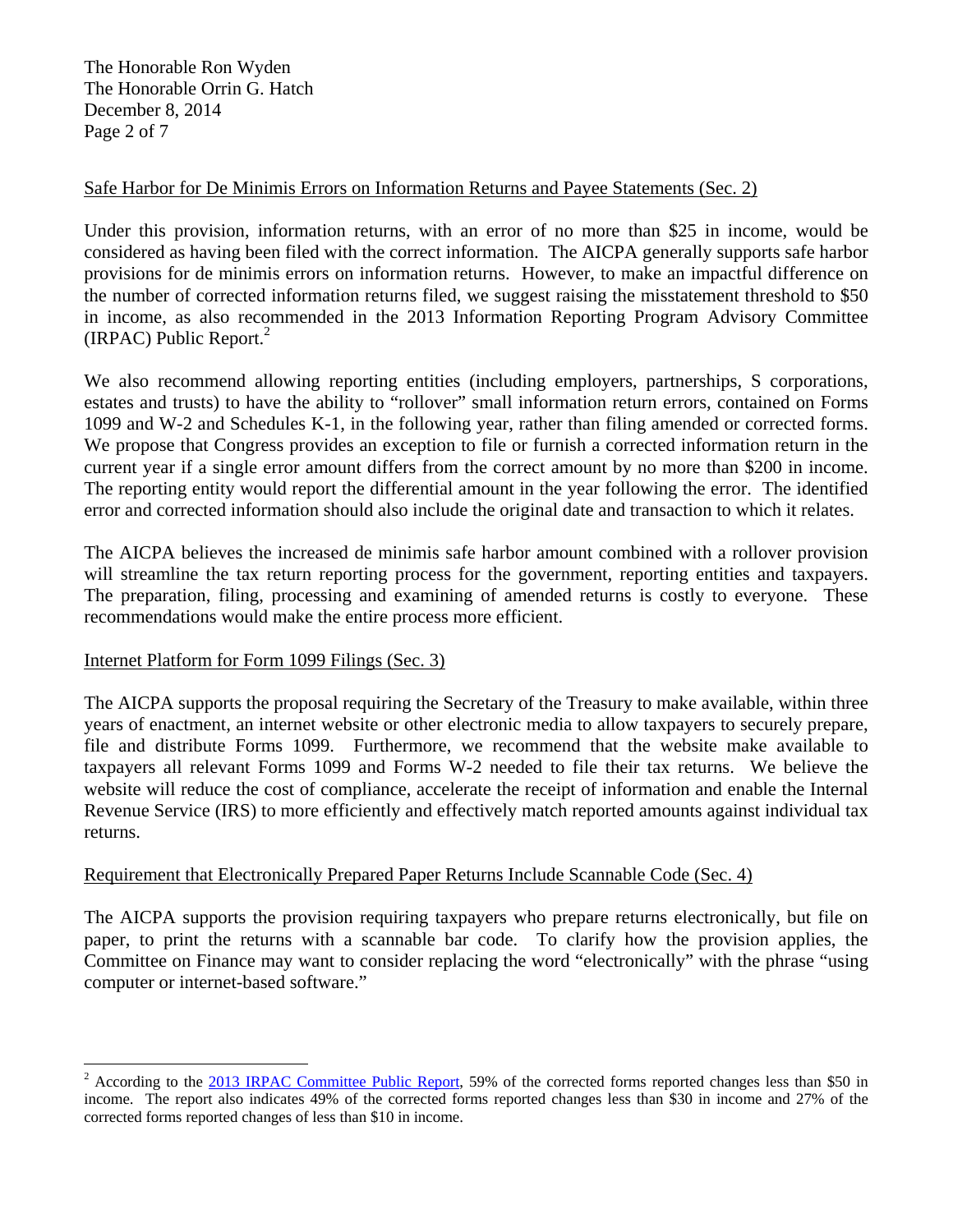The Honorable Ron Wyden The Honorable Orrin G. Hatch December 8, 2014 Page 3 of 7

 

### Single Point of Contact for Identity Theft Victims (Sec. 5)

The AICPA supports the provision that requires a single point of contact at the IRS for identity theft victims who have had their tax returns delayed or otherwise adversely affected. We think that a single point of contact throughout the processing of a victim's case would significantly reduce the victim's level of stress and confusion through an extremely difficult time.

Additionally, we believe efficiencies will result as the single point of contact will identify areas of duplication, such as validating themselves each time they speak to a new agent, and areas causing delays.

## Criminal Penalty for Misappropriating Taxpayer Identity in Connection with Tax Fraud (Sec. 6)

The Proposal makes it a felony under the Internal Revenue Code (IRC or "Code") for a person to use a stolen identity to file a return. The AICPA supports this provision because we believe the penalty appropriately penalizes those individuals that commit the tax fraud regardless of whether the culprit is a tax preparer or someone else.

#### Extend IRS Authority to Require a Truncated Social Security Numbers on Form W-2 (Sec. 7)

The Proposal requires employers to include an identifying number for each employee rather than a SSN. We fully support this provision and applaud your efforts to take positive steps toward protecting the privacy and security of personal information.

In addition, the AICPA recommends an extension of the provision to require the use of a truncated identification number (i.e., SSN, IRS individual taxpayer identification number (TIN), or IRS adoption  $TIN<sup>3</sup>$ ) on all types of tax forms and returns provided to a client, employee or other recipient. We also support modification of Code section  $170(f)(12)$ , regarding contributions of cars, boats and airplanes, to allow the truncation of the SSN on the acknowledgement letter to the donor.

## Improvement in Access to Information in the National Directory of New Hires for Tax Administration Purposes (Sec. 8)

The AICPA supports granting limited access and use to the IRS of the National Directory of New Hires (NDNH), a database established to assist child support agencies by providing wage and employment information of individuals. Specifically, we support granting the IRS access for the sole purpose of identifying and preventing fraudulent tax return filings and claims for refund. Restricting immediate access of the NDNH to users with legitimate fraud prevention needs and delaying access to other users is a reasonable way to support fraud prevention efforts.

 $3$  An adoption TIN is a temporary identification number for a child in the process of an adoption where the SSN is not obtained or unattainable at that moment.

<sup>4</sup> All section references in this letter are to the Internal Revenue Code of 1986, as amended, or the Treasury regulations promulgated thereunder.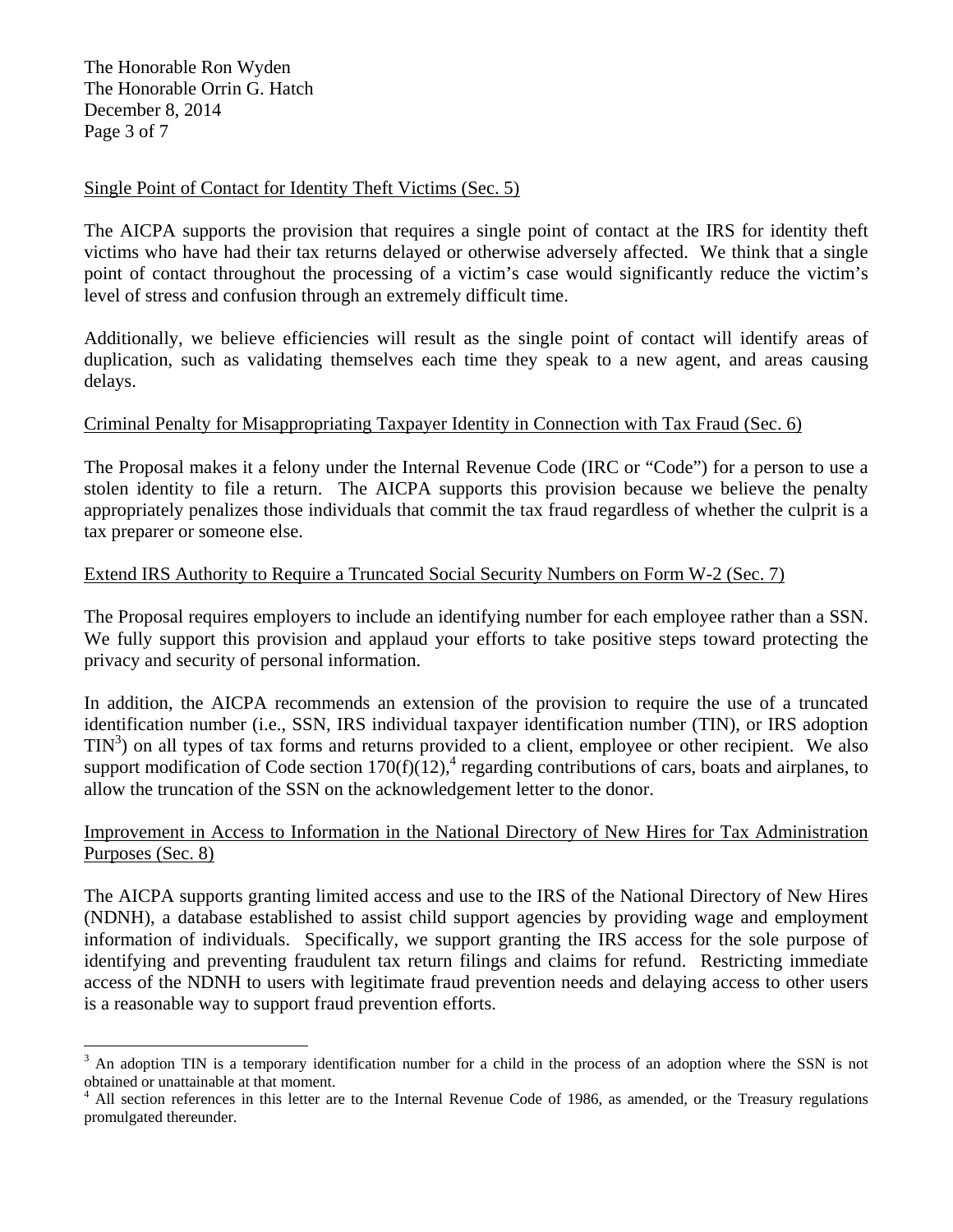The Honorable Ron Wyden The Honorable Orrin G. Hatch December 8, 2014 Page 4 of 7

 

## Password System for Prevention of Identity Theft Tax Fraud (Sec. 9)

The Proposal requests implementation of an identity theft tax fraud prevention program that allows any individual to request a unique password for use with filing his/her Federal tax return. The AICPA fully supports this provision.

This program is similar to the Identity Protection Personal Identification Number (IP PIN) program except that the IP PIN is currently offered only to victims of identity theft. The AICPA has previously urged the IRS to consider issuing IP PINs to all individuals, and appreciates Congressional action in this area.

The Proposal also requires that the Department of the Treasury provide a report on the efficacy of such a program. We support this mandate.

## Increased Penalty for Improper Disclosure or Use of Information by Preparers of Returns (Sec. 10)

The AICPA opposes an increase in tax return preparer penalties under IRC sections 7216 and 6713, as provided for in the Act.

The focus of efforts to curb identity theft should fall squarely on the causes of identity theft. The true cause of identity theft does not stem from inappropriate behavior by tax return preparers. Tax-related identity theft is typically committed with the personal information of individuals who have no filing requirement.<sup>5</sup> Identity thieves often obtain personal information by theft or find the necessary personal information on the internet. For the tax-related identity theft crimes that are committed by tax return preparers, there are numerous other severe criminal penalties that already can be imposed on those individuals.<sup>6</sup> Thus, increasing the civil penalties for improper disclosure or use of tax return information by tax return preparers will not deter nor curb tax return preparation identity theft.

Given the other criminal provisions available to deter tax-related identity theft, increasing the penalties under sections 7216 and 6713 is unnecessary and may have unintended consequences if such penalties are applied against members of the tax return preparer community in situations involving inadvertent disclosures or uses of tax return information. We believe the existing penalties in sections 7216 and 6713 provide adequate safeguards in the deterrence of identity theft by way of inappropriate actions by tax return preparers.<sup>7</sup>

<sup>&</sup>lt;sup>5</sup> Testimony of Russell George, Treasury Inspector General for Tax Administration, before the House Committee on Oversight and Government Reform Subcommittee on Government Organization, Efficiency and Financial Management; "Identity Theft and Tax Fraud: Growing Problems for the Internal Revenue Service, Part IV" on November 29, 2012. 6

 $\frac{1}{6}$  For example, the crime of identity fraud carries a maximum sentence of 15 years in prison and a maximum fine of \$250,000 for each count. The crime of preparation and presentation of false and fraudulent federal income tax returns carries a maximum sentence of three years in prison and a maximum fine of \$250,000.

<sup>&</sup>lt;sup>7</sup> Effective in 2009, Treas. Reg. § 301.7216 addresses modern return preparation practices, including electronic filing and the cross marketing of financial and commercial products and services by tax return preparers. Absent a specific exception, Treas. Reg. § 301.7216 generally prohibits the disclosure or use of tax return information without the client's explicit, written consent. In general, a "disclosure" of tax return information involves a disclosure by the preparer of a client's return information to a third party. A "use" of tax return information generally involves the use of the return information by the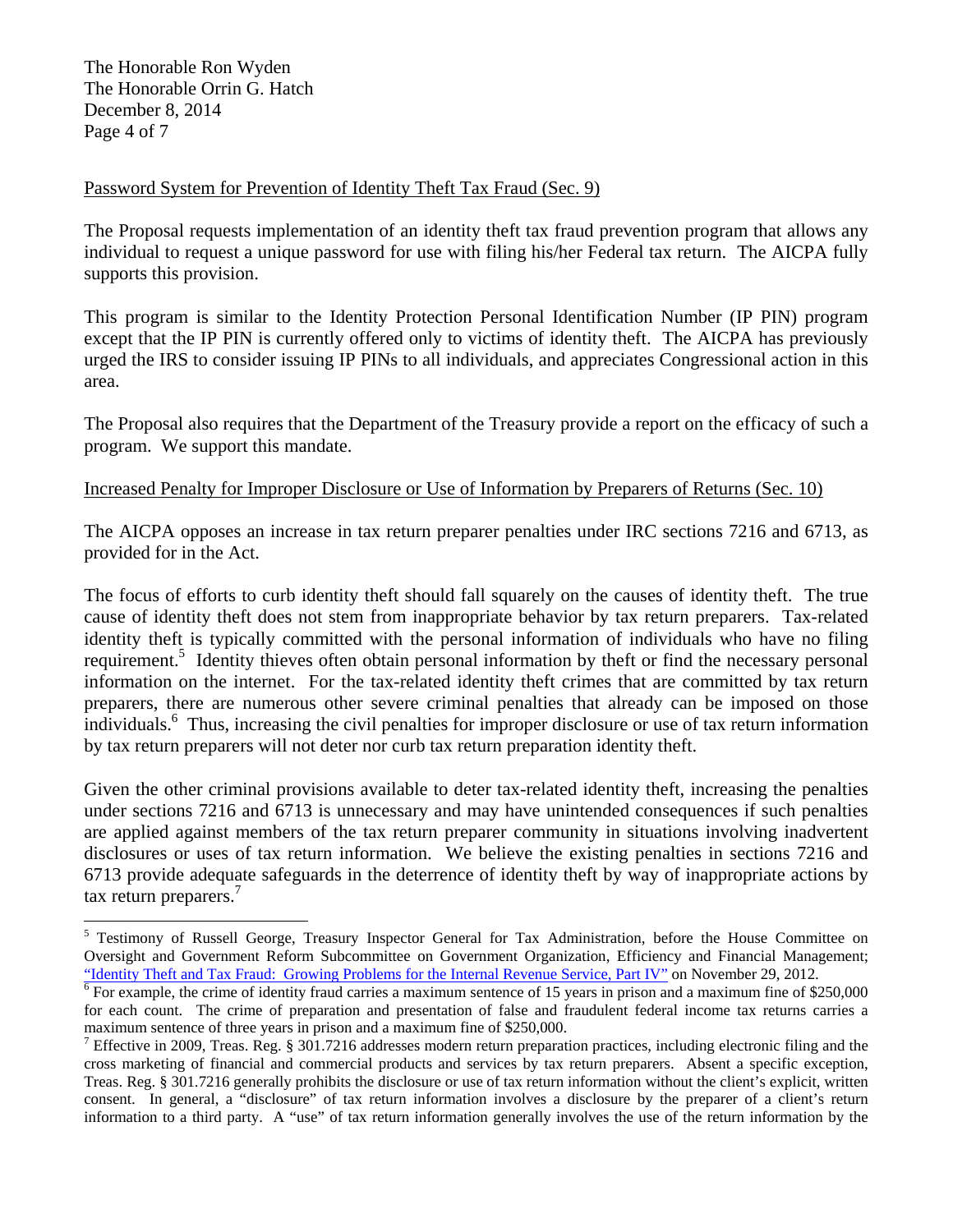The Honorable Ron Wyden The Honorable Orrin G. Hatch December 8, 2014 Page 5 of 7

#### Increase Electronic Filing of Returns (Sec. 11)

The AICPA supports the provision to increase the increased electronic filing of returns and the increased authority for e-filing of employee benefit plan tax information. Many states already require tax return preparers to e-file taxpayer returns, therefore it is not overly burdensome to require e-filing of all individual tax returns prepared by a tax return preparer.

The Proposal also requests commentary on assessing a penalty for not e-filing an individual return. Since many individual taxpayers, particularly seniors, remain uncomfortable with the internet or do not have secure online connections, we do not support a penalty against individual taxpayers who prepare their own returns and do not e-file. In addition, the taxpayer should still have the ability to opt out of efiling a return without subjecting the tax return preparer to a penalty.

#### Increased Real-Time Filing (Sec. 12)

The Proposal changes the due date of certain information returns to February 15 and recommends a study to consider administrative implementation issues, including whether other due dates should be accelerated to January 31.

The AICPA generally supports the acceleration of due dates for filing information returns, including Form W-2, Wage and Tax Statement, with the IRS. However, we are concerned about the use of a single deadline (e.g., February 15) for all information returns. To provide more flexibility, we recommend requiring the payer or employer to file all information forms with the IRS within 15 days of the due date to taxpayers. Such an acceleration of the due date to the IRS should increase the likelihood that the agency can properly match the reported information with amounts reported on tax returns, thereby reducing the risk of identity theft.

Moreover, we request that as soon as the Social Security Administration (SSA) receives the W-2 information, they immediately transfer the information to the IRS. This will allow the IRS to immediately match the reported information with amounts reported on tax returns.

Finally, we appreciate your consideration of a study on the acceleration of due dates for filing Forms W-2, W-3 and 1099 with the IRS and SSA to January 31. However, we note that accelerating the due date to January 31 for brokers would create problems related to properly identifying wash sales.<sup>8</sup> Brokers cannot properly identify all potential wash sales until at least January 30. We believe a due date of

<u> 1989 - Andrea San Andrew Maria (h. 1989).</u><br>1900 - Carl Britain, politik eta margolaria (h. 1980).

preparer potentially for the purposes of offering non-tax services to the taxpayer. Under section 7216, a tax return preparer is subject to a criminal penalty for "knowingly or recklessly" disclosing or using tax return information. Each violation of section 7216 could result in a fine of up to \$1,000 or one year of imprisonment, or both. Section 6713, the companion civil penalty, imposes a \$250 penalty on a preparer for each prohibited disclosure or use of the return information, not to exceed \$10,000.

<sup>&</sup>lt;sup>8</sup> Under Code section 165, taxpayers are not permitted a deduction for any loss sustained from any sale or other disposition of stock or securities if the taxpayer acquires substantially identical stock or securities within a period beginning 30 days before the date of the sale or disposition and ending 30 days after that date.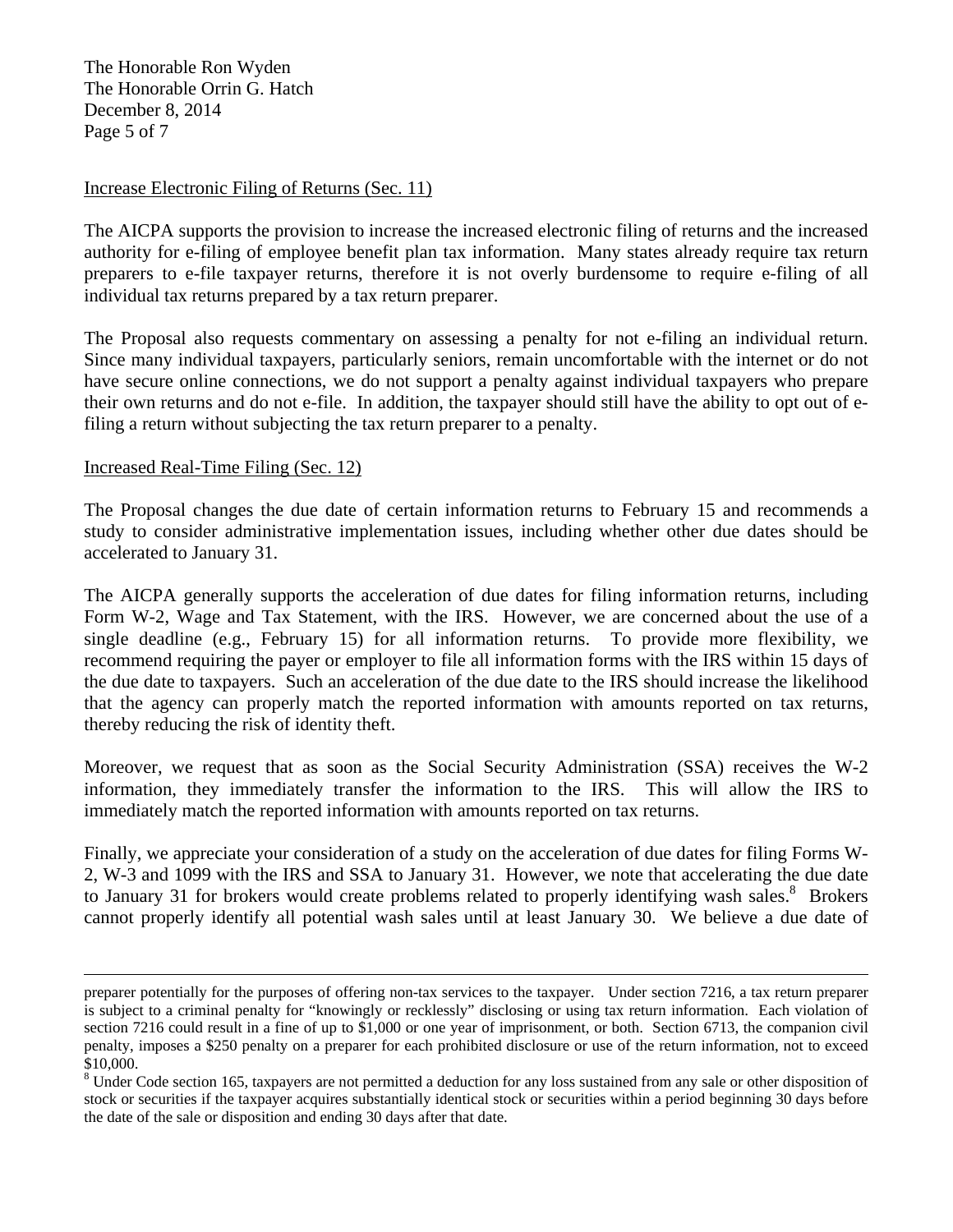The Honorable Ron Wyden The Honorable Orrin G. Hatch December 8, 2014 Page 6 of 7

January 31, merely one day later, would not provide brokers sufficient time to analyze, correct and properly report this information.

## Limitation on Multiple Individual Income Tax Refunds to the Same Account (Sec. 13)

The AICPA supports the provision to restrict the delivery or deposit of multiple tax refunds from the same tax year to the same individual account or mailing address. We believe this provision will further efforts to reduce instances of tax-related identity theft.

Earlier this year, the IRS established new procedures (effective January 1, 2015) to limit the number of refunds electronically deposited into a single financial account or pre-paid debit card to three refunds. The fourth and subsequent refunds will be converted to a paper refund check and mailed to the taxpayer. These new procedures will impact families with children directing the refunds to be deposited to a family held checking account. However, despite the potential inconvenience to related taxpayer sharing the same bank account, we believe overall that this provision will help to deter fraud and theft.

#### Identity Verification Required Under Due Diligence Rules (Sec. 14)

The Proposal provides for a penalty for tax return preparers who fail to comply with due diligence requirements in regards to verifying the identity of the taxpayer when claiming the earned income tax credit (EITC).

The AICPA strongly supports that tax return preparers should comply with due diligence requirements, therefore we support this provision. Failure by tax return preparers to comply with basic due diligence procedures can contribute the proliferation of return preparation fraud.

#### Report on Refund Fraud (Sec. 15)

The AICPA supports this provision which requires a report, due one year from enactment, to the Committee on Finance and the U.S. House Committee on Ways and Means, to include the extent and nature of the fraud involving the use of misappropriated taxpayer identity with respect to claims for refund and the detection, prevention and enforcement activities by the IRS with respect to:

- the development of fraud detection filters and how they are or may be updated and improved;
- the effectiveness of fraud detection activities, and the ways in which such effectiveness is measured; and
- the methods by which IRS categorizes refund fraud, and the amounts of fraud that are associated with each category.

We believe the report would provide the useful information to allow Congress to measure how and when the provisions are implemented and their impact on tax return identity theft.